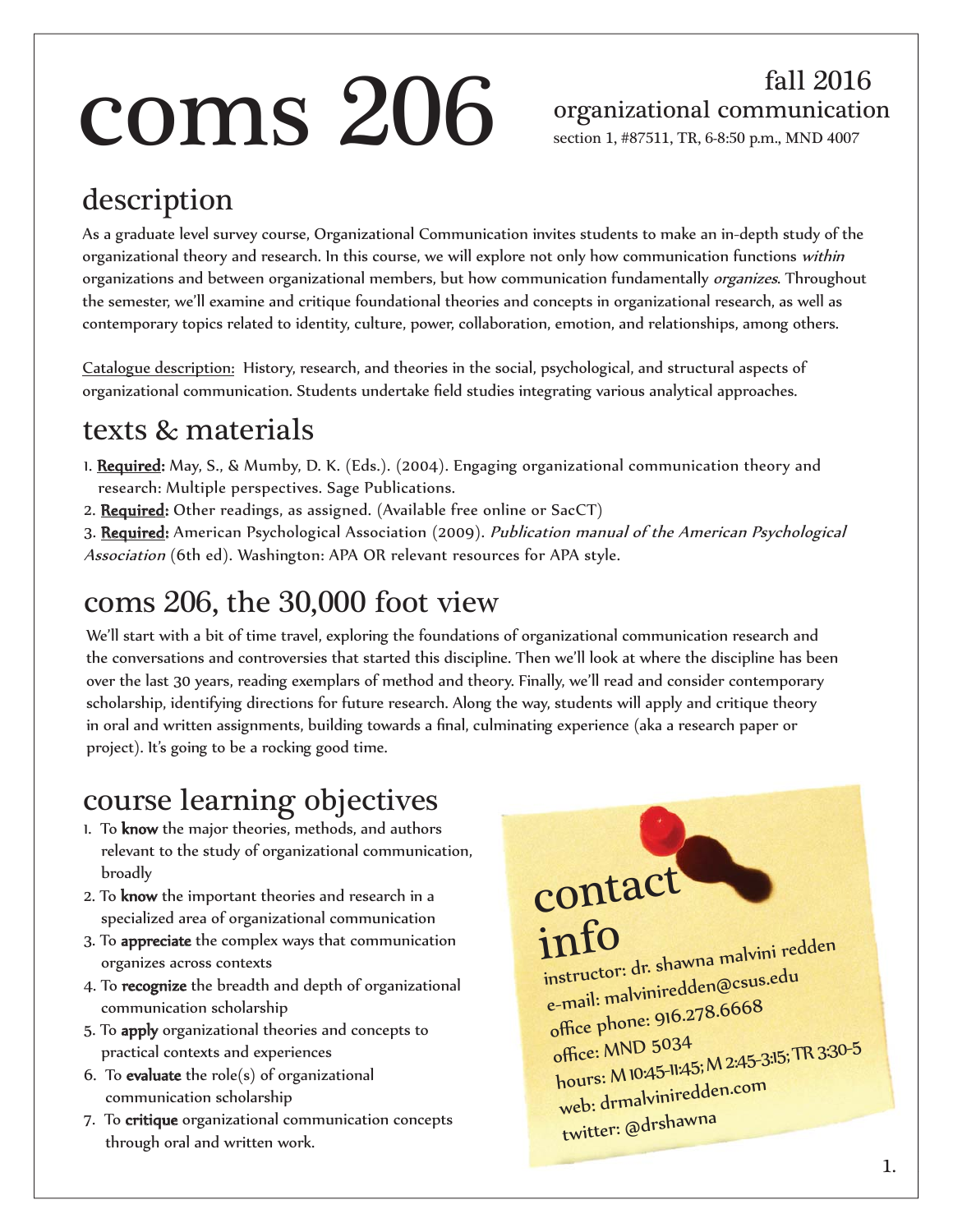# coms 206 classroom culture

#### the process of teaching & learning in coms 206

Learning is an active process which means that you will be directly involved through discussion, activity and collaboration. A typical class session will involve a great deal of student-to-student interaction. You will: talk about your ideas; develop, present and analyze arguments; write and share your writing; develop conceptual maps and models; and identify concepts in various media. Occasionally, I will talk for 10-15 minutes. As a result, there will be ample opportunity to practice relevant skills and test concepts presented.

#### ways to participate

As this is a graduate seminar, your participation in classroom discussions and debate is vital. Some participation is structured (e.g., discussion leading and reading reports), but most is left up to you. To best contribute, I recommend students outline articles and/or make notes while they read. In class, you will want to clearly evidence your careful preparation by offering:

- 1. Factual or clarifying questions
- 2. Provocative questions for discussion or debate
- 3. Careful critiques of research findings
- 4. Evidence that complicates or contradicts current readings
- 5. Insightful connections between readings
- 6. Applications to other research or organizational experience
- 7. Share relevant (but not otherwise assigned) articles with the class, either scholarly or popular press

#### classroom behavior & student conduct

Keeping the golden rule in mind, you should treat others as you wish to be treated. I intend to treat each student with respect, dignity and courtesy. I assume that your classmates and I will receive the same treatment from you. You are expected to arrive on time, fully prepared to actively engage in class discussion and activities, and to act in a professional, respectful manner. Active participation demonstrates your commitment to the learning process and enhances your understanding of the material.

Specifically, I want to build a classroom climate that is comfortable for all. It is especially important to:

- display respect for all members of the classroom including the instructor and students
- pay attention to and participate in all class sessions and activities
- avoid unnecessary disruption during class time (e.g., talking out of turn, arriving late, surfing the internet, doing work for other classes, leaving class other than for an emergency, making/receiving calls, text messaging, etc.)
- avoid racist, sexist, homophobic or other negative language that may unnecessarily exclude members of our campus and classroom.

This is not an exhaustive list of behaviors; rather, it represent examples of the types of things that can have a dramatic impact on the class environment.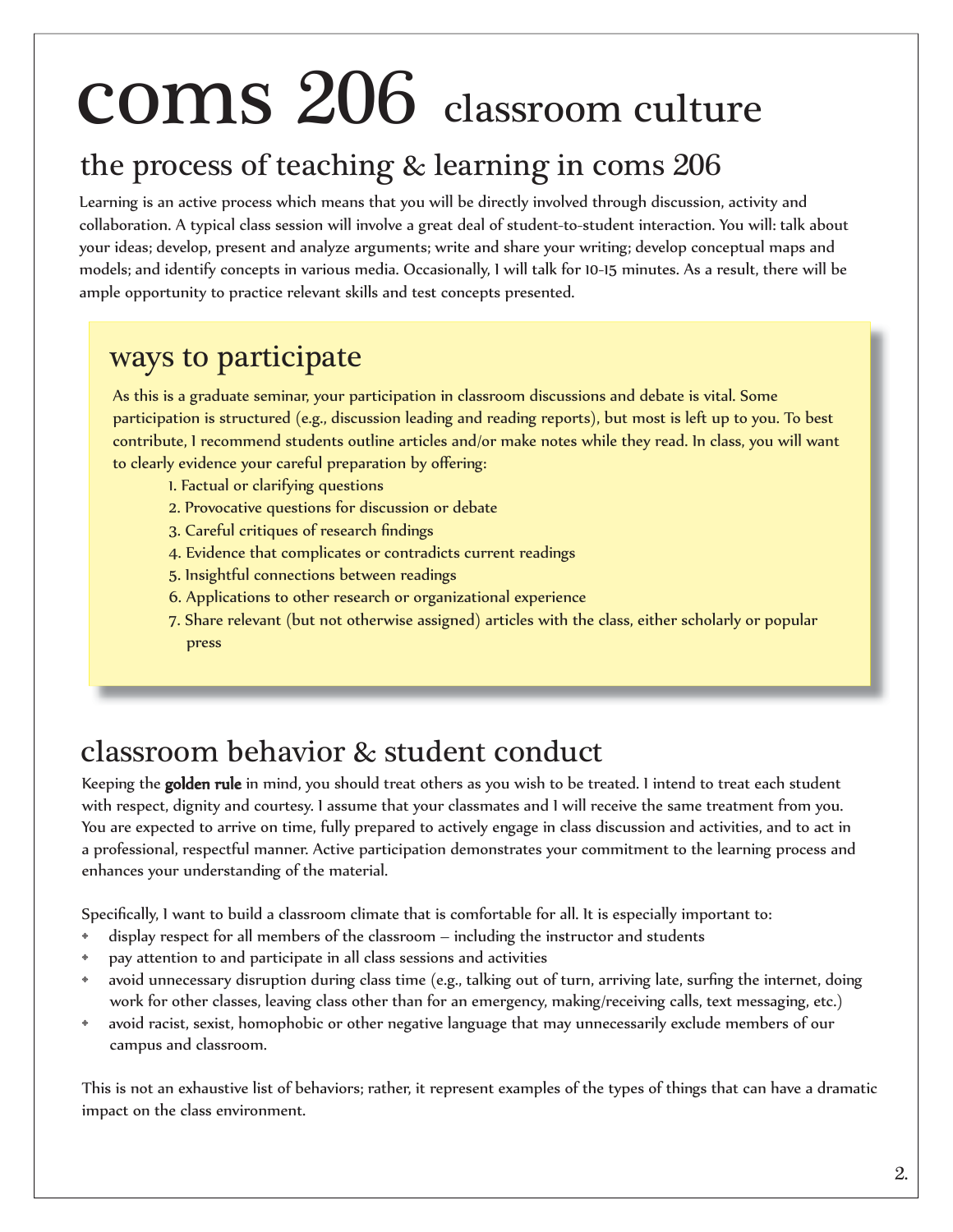# coms 206 policies & requirements

#### late work

Unless specifically noted, all assignments are due at the beginning of class time on the date assigned. Late work will be accepted only in extreme circumstances and will be marked down by one letter grade for each day late. Due dates for Optional Projects will be set by you, with my approval, and will be subject to the same late work policy.

### attendance/punctuality

In order to have a meaningful class, everyone needs to arrive on time and prepared for the day's activities. You are expected to attend every class session, except in cases of emergency or illness. You will be allowed to make up an absence by reviewing and writing an additional reading report. If you miss more than one class, your participation grade may be negatively impacted.

## add/drop policy

I follow the department/university policy on adding and dropping. Students may drop this course during the first two weeks of the semester without restriction or instructor approval.

## academic honesty, plagiarism and cheating

Academic misconduct will result in, at the very least, a zero on the assignment in question, and may include a failing course grade and/or possible university sanctions. Please be aware that plagiarism is the stealing of ideas which happens when you use someone else's material (including words, figures, images, structure, style, etc.) without giving the creator proper credit. Please acquaint yourselves with the university's academic integrity policy, which can be found here: http://www.csus.edu/umanual/student/stu-0100.htm

Also, while is it common for graduate school papers to be centered around a common research interest, your work for COMS 206 should be original, and not include material prepared for a different course. If you have questions about this, see me immediately. To assist with student learning, honesty, and integrity, you may be asked to submit your essays to Turnitin which will enable you to check your paper for citations and plagiarism. TurnItIn also allows me to compare your work with prior publications and papers.

## assignment formatting

All written assignments (except in-class or online activities) must be typed and stapled. Proper grammar, correct spelling and articulate writing style are imperative. Assignments neglecting these elements will receive lower grades as a result. Specific formatting requirements for written assignments include: oneinch margins, double-spacing and 12-point Times New Roman or Garamond font. Please also include a singlespaced header for each assignment that includes your name and the assignment. Use APA style for references and in-text citations.

#### electronic devices

In order to create the best learning environment, electronic devices (e.g. ipads, laptops, cell phones, tablets) are not to be used in the classroom without specific direction from me. Specifically: Cell phones must be turned off and put away during class. If you need to use your phone for an emergency, no problem. Just step out.

Also, the use of laptops—except for prescribed periods of time— is prohibited. If you believe you have special circumstances, please speak with me.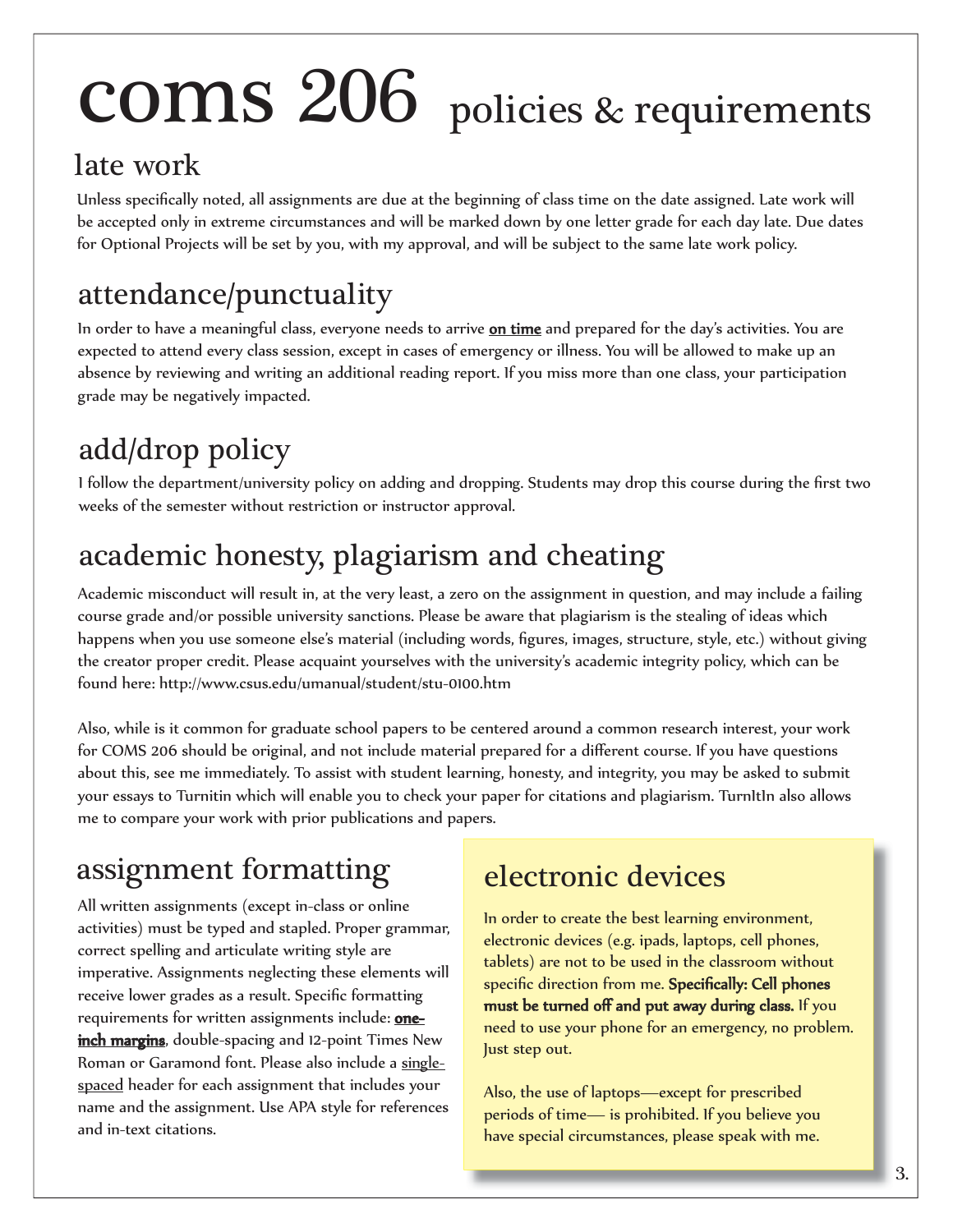# coms 206 policies & requirements

#### assignments & evaluations

Throughout the semester, you will have a number of opportunities to demonstrate your achievement of course learning objectives. Detailed criteria and requirements will accompany each assignment.

#### **Primary Projects**

Every student must complete the course's Primary Projects. Exemplary work on all of the Primary Projects will result in a B- final grade for the course. If this is satisfactory, no further work is required for the class.

| Short reports based upon each week's set of readings.                                                                                                                                                                                     |
|-------------------------------------------------------------------------------------------------------------------------------------------------------------------------------------------------------------------------------------------|
|                                                                                                                                                                                                                                           |
| Students will have the opportunity to lead discussions of class readings as well as activities that help                                                                                                                                  |
| expand our collective understanding.                                                                                                                                                                                                      |
| Students will have several options for a final project, including a theoretical essay or critical lit review,<br>research project, full research project proposal, organizational assessment or training, or other scholarly<br>endeavor. |
|                                                                                                                                                                                                                                           |

#### Project Workshop ................................................................................................................................................................. 5%

#### **Optional Projects**

Students wishing to achieve a higher course grade can complete as many of the following optional projects as they wish.

Book Review (5%) Org Comm Connections Analysis (5%, can be repeated) Interview with a scholar (5-10%) Poster Presentation (5%) Policy Assessment & Revamp (5%, can be repeated) Discussion Leading Repeat (10%)

#### Contracts

Students will craft a project contract that outlines which projects they will complete and by what deadlines throughout the semester.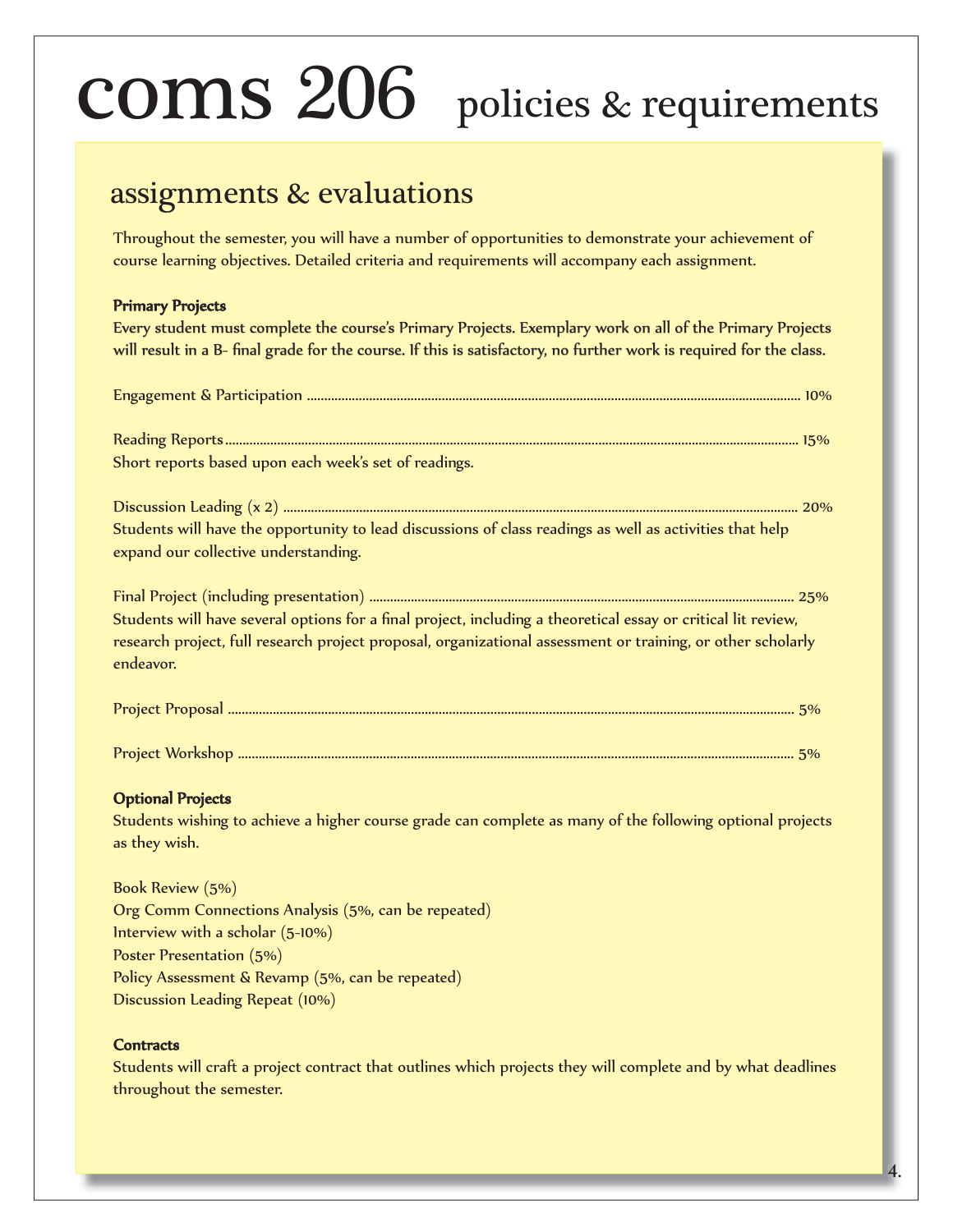# coms 206 policies & requirements

#### grading perspectives

Grades are part of the teaching and learning process. Keep in mind that you earn your grade based on how well your work meets class objectives, fulfills requirements and reflects the academic skills expected of graduate students. It is your responsibility to understand why you have achieved a certain grade and what steps can maintain or improve your grade (see "Grading Questions" below and "Grading Standards" on page 7).

### returned assignments

I will do my best to return regular assignments to you seven days after you turn them in. Exams and papers may take up to two weeks. Grades will be posted to SacCT. Please make sure the score on your homework matches the score recorded on Blackboard. If it doesn't, you must bring me the hard copy with handwritten score. It is in your best interest to keep ALL assignments until the semester ends in case there is an error in the online grade book.

#### grading scale

Final grades will not be rounded.

90% - 93%.....A- 84% - 87%.....B 74% - 77%.....C 64% - 67%.....D

80% - 83%.....B- 70% - 73%.....C- 60% - 63%.....D-

94% +...............A 88% - 89%.....B+ 78% - 79%.....C+ 68% - 69%.....D+ < 60%.....F

## grading questions

If you have questions about a grade or evaluation, I am more than happy to speak with you. Please note, however, I will not discuss grades for an assignment on the day I hand it back to you, nor will I discuss individual grades in the classroom or by email. All such discussions will take place in my office at least one day after the grade has been received. This is to give you time to read the comments/evaluation. If you wish to contest a grade, write out your argument clearly, concisely and completely, and bring it with you to the meeting. You have seven days to contest a grade from the time the assignment was handed back.

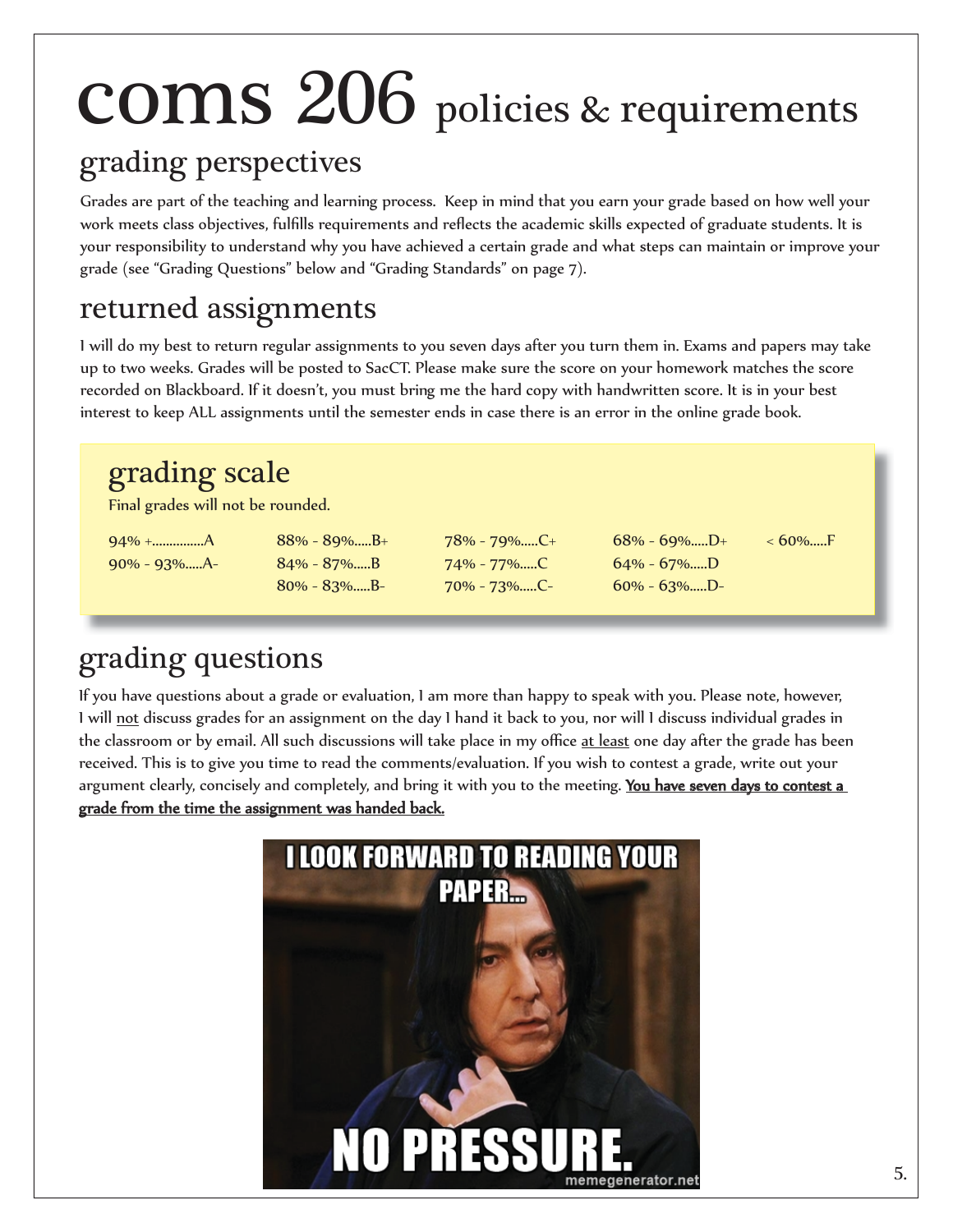# coms 206 grading standards

#### A: Outstanding – Original, appropriate criticism of course concepts

"A" work constitutes superior handling of the mechanical and conceptual material covered in class. Not only will "A" work synthesize and interact with the ideas and materials covered, but it will also show some originality of thought, an unusual degree of clarity in expression, and an ability to contextualize ideas, explore implications, and/or raise meaningful questions. "A" serves as a reward for superior presentation of extremely diligent consideration given to conceptually complex work. Such quality of work is achievable, but it is not common.

B: Very Good – Thorough, appropriate synthesis of course concepts "B" work is marked by a timely completion of the assignment, demonstrating not only a grasp of the material under consideration, but the ability to synthesize and interact with that material, rather than simply repeat it. "B" work goes beyond minimum requirements outlined in the assignment, but not in a disorganized or rambling manner. Not every attempt to go beyond the minimum requirements will succeed. The grade of "B" represents work that is above average, having succeeded by surpassing the standard requirements in the quality of the finished product.

#### C: Adequate – Solid comprehension of course concepts

"C" work is marked by timely completion of the assignment, demonstrating a solid grasp of the material. "C" is the standard grade and all assignments are made with this in mind. Assume that fulfilling all aspects of the assignment well will result in a C. If you are looking for a grade higher than this, you will have to

## grading standards

If you have questions about these standards or any aspect of a particular assignment, please speak with me! Stop by office hours, send me an email, call me on the phone, release<br>a homing pigeon, throw up a signal a homing pigeon, the phone, release<br>ignal...<br>all pigeon, throw up a smoke signal...

go beyond the minimum requirements outlined in the assignment. (Please note, that "going beyond" the minimum does NOT generally entail things like fancy cover sheets, colored fonts, or exceeding the assigned length of the assignment. "Going beyond" almost always applies to the conceptual concerns of the course, fine tuning clarity of expression, etc.)

#### D: Poor – Lack of understanding/Assignment does not meet most requirements

"D" is given for work that meets the requirements established, but demonstrates serious flaws either in conceptual formation or mechanical limits. "D" work could be seen in, for example, a good idea expressed very poorly or, conversely, a well-written paper that actually says nothing. "D" work: requires major revision; strays from or confuses audience and purpose; lacks substantive development; is overly generalized or uses facts that have questionable credibility; is formatted or designed in a way that is confusing or misleading; demonstrates an inconsistent or sometimes muddled style; demonstrates unsatisfactory mastery of standard written English where required.

#### F: Fails – Does Not Meet Assignment Requirements

"F" is given for an assignment that fails to meet the mechanical or conceptual requirements of university work. Mechanical requirements would be matters such as turn-in times, length of assignment, grammatical concerns, focus of assignment, etc. Conceptual matters would revolve around the comprehension of ideas and relationships between ideas. "F" work: fails to meet most of the stated assignment requirements; lacks focus on a subject or appropriate audience; includes unsatisfactory format; includes content that is weak, poorly developed, inadequate; lacks logical connections between ideas, sentences, paragraphs; lacks consistency in style and tone; demonstrates habitually poor writing skills where required.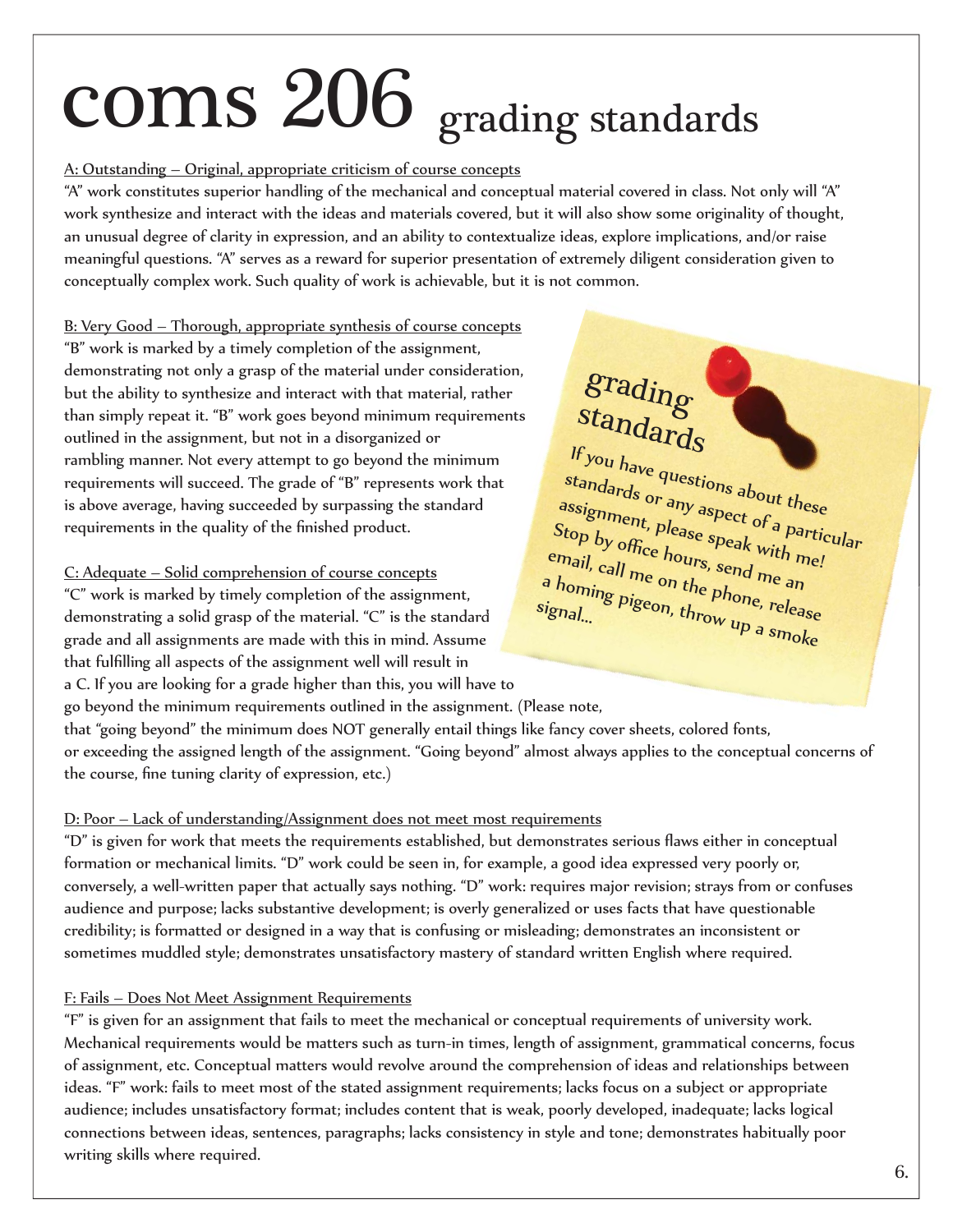# coms 206 resources

#### violence, discrimination & sexual assault support services

Title IX makes it clear that violence and harassment based on sex and gender are Civil Rights offenses subject to the same kinds of accountability and the same kinds of support applied to offenses against other protected categories such as race, national origin, etc. If you or someone you know has been harassed or assaulted, you can find the appropriate resources via the Sac State Violence and Sexual Assault Services Program. More information: https:// shcssacstate.org/wellness-promotion/violence-sexual-assault-support-services, Sac State Victim Advocate: 916-278- 3799, Student Health and Counseling: 916-278-6461; Office of Student Conduct: 916-278-6060

As an instructor, one of my responsibilities is to help create a safe learning environment on our campus. I hope you you feel able to share information related to your life experiences in classroom discussions, in your written work, and in our one-on-one meetings. However, I also have a mandatory reporting responsibility regarding sexual misconduct. This means I will seek to keep information you share private to the greatest extent possible but I am specifically required to report sexual misconduct to the university. I can, however, help you find completely confidential resources such as Student Health and Counseling which can be reached at 916-278-6461.

#### writing resources

It is expected that you write at a level appropriate for a graduating senior, with appropriate structure, clarity, grammar, and style. If you need help with writing, please visit the Writing Center in Calaveras Hall Room 128, just. Students may sign up for tutoring once per week and appointments must be scheduled in person. For more information, call 916-278-6356 or visit: http://www.csus.edu/writingcenter/

#### unique academic needs/disabilities

If you have a disability or unique academic need and require assistance, please inform me as soon as possible so that I may accommodate you. You will need to provide disability documentation to the Office of Services to Students with Disabilities, Lassen Hall 1008. To learn more, please visit: http://www.csus.edu/sswd/ or call 916-278-7239.

#### academic support services

Various services are available on campus to support to your academic career, including counseling, tutoring and career advisement. For information, visit the Academic Support Services web site at: http://www.csus.edu/studentresources/.

### library databases

A multitude of periodical databases are available via the library web site to help you with your academic career and writing every single paper in this course. You will find "Communication & Mass Media Complete" especially helpful for any Communication Studies courses you take (especially this one!). Visit: http://library.csus.edu/ to learn more.

#### incompletes

Incompletes will only be considered due to an extreme personal situation. In that case, you must provide a compelling reason and substantive documentation. At that same time, you must also provide a concise plan and time-line for completing the course. I will then determine if your situation meets the requirements for an incomplete grade.

## SacCT/blackboard

Course announcements and assignments are distributed in large part via SacCT/Blackboard. You are required to check this site frequently for e-mails, assignments and updates.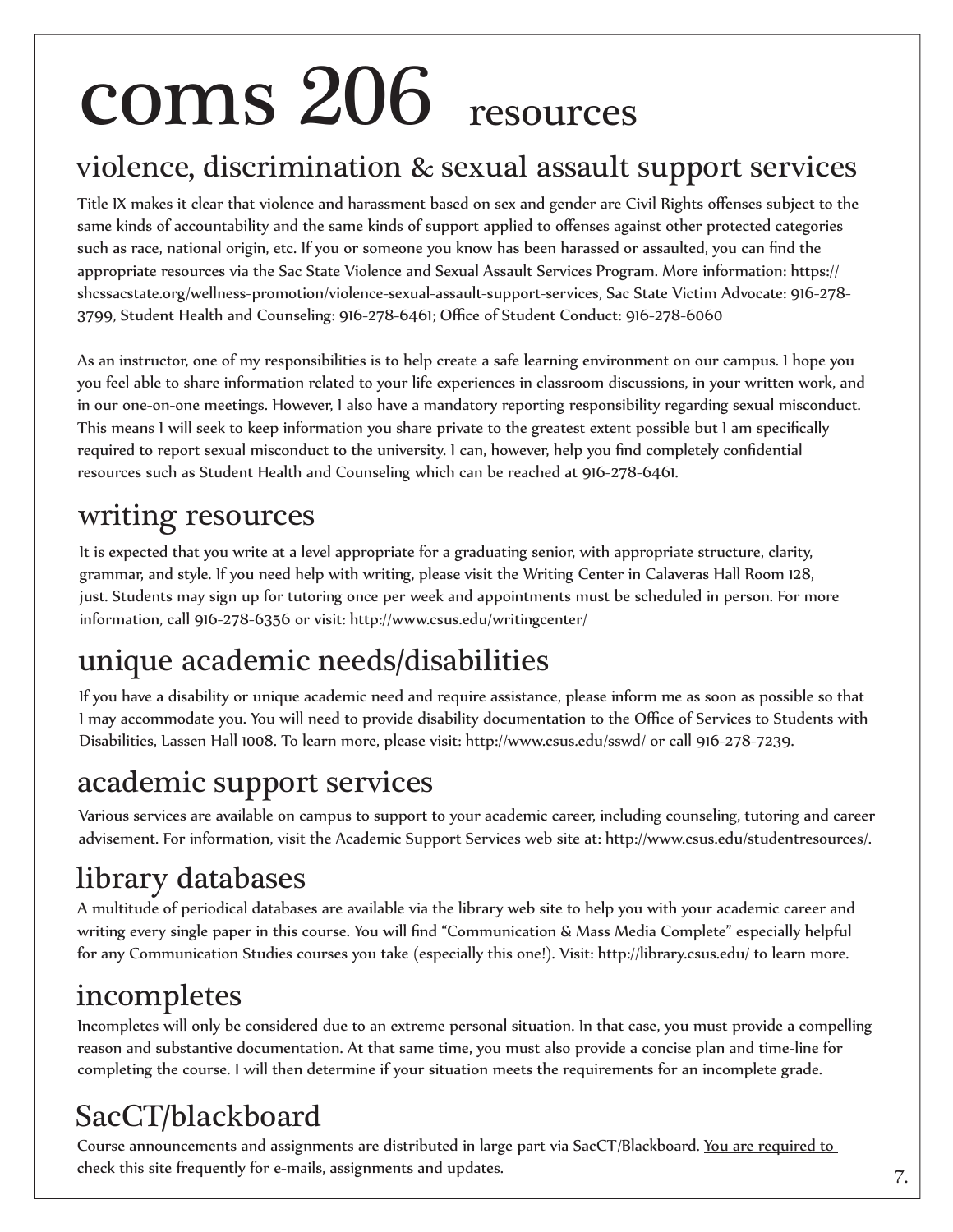| wk | date | readings                                                                                                                                                                                                                                                                                                                                                                                                                                                                                                                                                                                                                                           | assignment due |
|----|------|----------------------------------------------------------------------------------------------------------------------------------------------------------------------------------------------------------------------------------------------------------------------------------------------------------------------------------------------------------------------------------------------------------------------------------------------------------------------------------------------------------------------------------------------------------------------------------------------------------------------------------------------------|----------------|
| 1  | 9/1  | Introductions/Welcome<br>Goodall, H. L. (1989). Casing a promised land. Carbondale: Southern Illinois<br>University Press. An introduction to a new way of looking at communication.<br>(Chapter 2)<br>Tracy, S. J., Myers, K. K., & Scott, C. W. (2006). Cracking jokes and crafting<br>selves: Sensemaking and identity management among human service work-<br>ers. Communication Monographs, 73(3), 283-308.<br>Weick, K. E. (1993). The collapse of sensemaking in organizations: The Mann<br>Gulch disaster. Administrative science quarterly, 628-652.                                                                                      |                |
| 2  | 9/8  | Foundations and History, Part 1<br>Clair, R.P. (1999). Standing still in an ancient field: A contemporary look at<br>the organizational communication discipline. Management Communication<br>Quarterly, 13, 283-293.<br>Deetz, S. (2001). Conceptual foundations. The new handbook of organiza-<br>tional communication: Advances in theory, research, and methods, 3-46.<br>Taylor, J. R., Flanagin, A., Seibold, D., & Cheney, G. (2001). Organizational<br>communication research: Key moments, central concerns, and future chal-<br>lenges. Communication Yearbook, 24. Thousand Oaks, CA: Sage                                              |                |
| 3  | 9/15 | Foundations and History, Part 2--A debate<br>(THIS SECOND) Broadfoot, K. J., & Munshi, D. (2007). Diverse voices and alter-<br>native rationalities: Imagining forms of postcolonial organizational communica-<br>tion. Management Communication Quarterly: McQ, 21(2), 249.<br>(READ THIS FIRST) Mumby, D. K., & Stohl, C. (1996). Disciplining organizational<br>communication studies. Management Communication Quarterly, 10, 50-72.<br>(FINISH HERE) Mumby, D. K., & Stohl, C. (2007). (Re) disciplining organizational<br>communication studies: A response to Broadfoot and Munshi. Management<br>Communication Quarterly: McQ, 21(2), 268. |                |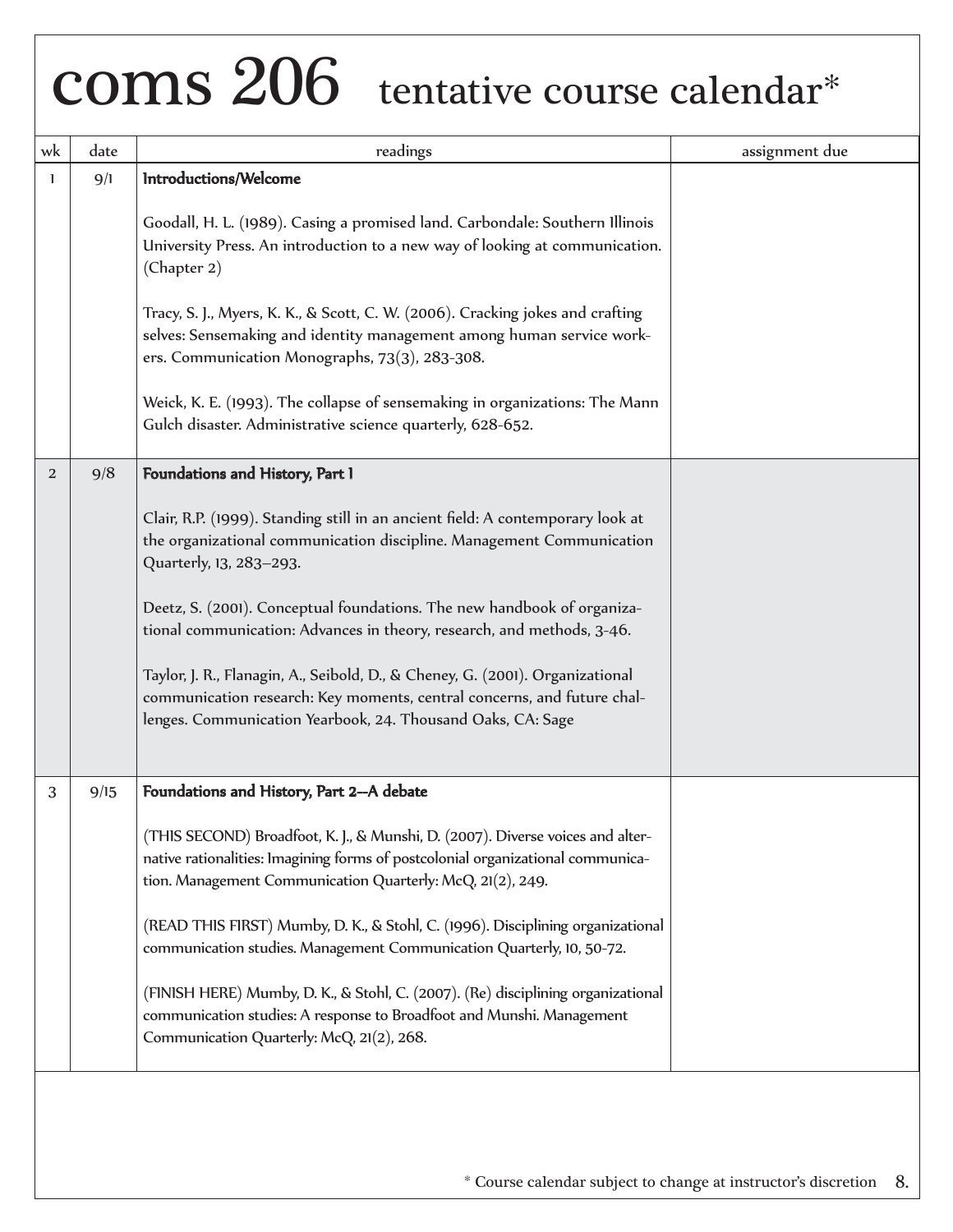| wk             | date | readings                                                                                                                                                                                                                                                                                                                                                                                                                                                                                                                                                                                                                                            | assignment due |
|----------------|------|-----------------------------------------------------------------------------------------------------------------------------------------------------------------------------------------------------------------------------------------------------------------------------------------------------------------------------------------------------------------------------------------------------------------------------------------------------------------------------------------------------------------------------------------------------------------------------------------------------------------------------------------------------|----------------|
| $\overline{4}$ | 9/22 | Foundations and History, Part 3--Future Directions<br>Cheney, G. (2007). Organizational communication comes out. Management<br>Communication Quarterly, 21(1), 80-91.<br>Garner, J. T. (2016). A Long Look Back: An Analysis of 50 Years of Organiza-<br>tional Communication Research (1964-2013). Communication Research, 4,<br>29-64.<br>Krone, K. J. (2005). Trends in organizational communication research:<br>Sustaining the discipline, sustaining ourselves.Communication Studies, 56,<br>95-105.<br>** Finish May & Mumby Engaging Organizational Communication for next<br>week**                                                        |                |
| 5              | 9/29 | Organizational Communication Theory<br>Deetz, S. A., & Eger, E. K. (2014). Developing a metatheoretical perspective<br>for organizational communication studies. The SAGE handbook of organiza-<br>tional communication: Advances in theory, research, and methods, 27-48.<br>May, S., & Mumby, D. K. (Eds.). (2004). Engaging organizational<br>communication theory and research: Multiple perspectives. Sage.<br>Putnam, L. L., & Mumby, D. K. (2014). Introduction: Advancing theory and<br>research in organizational communication. The SAGE handbook of organiza-<br>tional communication: Advances in theory, research, and methods, 1-18.  |                |
| 6              | 10/6 | Organizational Identity & Meaning Making<br>Cheney, G., Christensen, L. T., & Dailey, S. (2014). Communicating identity<br>and identification in and around organizations. In SAGE handbook of organi-<br>zational communication. Sage Publications, Incorporated.<br>Pratt, M. G. (2000). The good, the bad, and the ambivalent: Managing identi-<br>fication among Amway distributors. Administrative Science Quarterly, 45(3),<br>456-493.<br>Tracy, S.J. & Trethewey, A. (2004). Fracturing the real self-fake self dichot-<br>omy: Moving toward "crystallized" organizational discourses and identities.<br>Communication Theory, 15, 168-195 |                |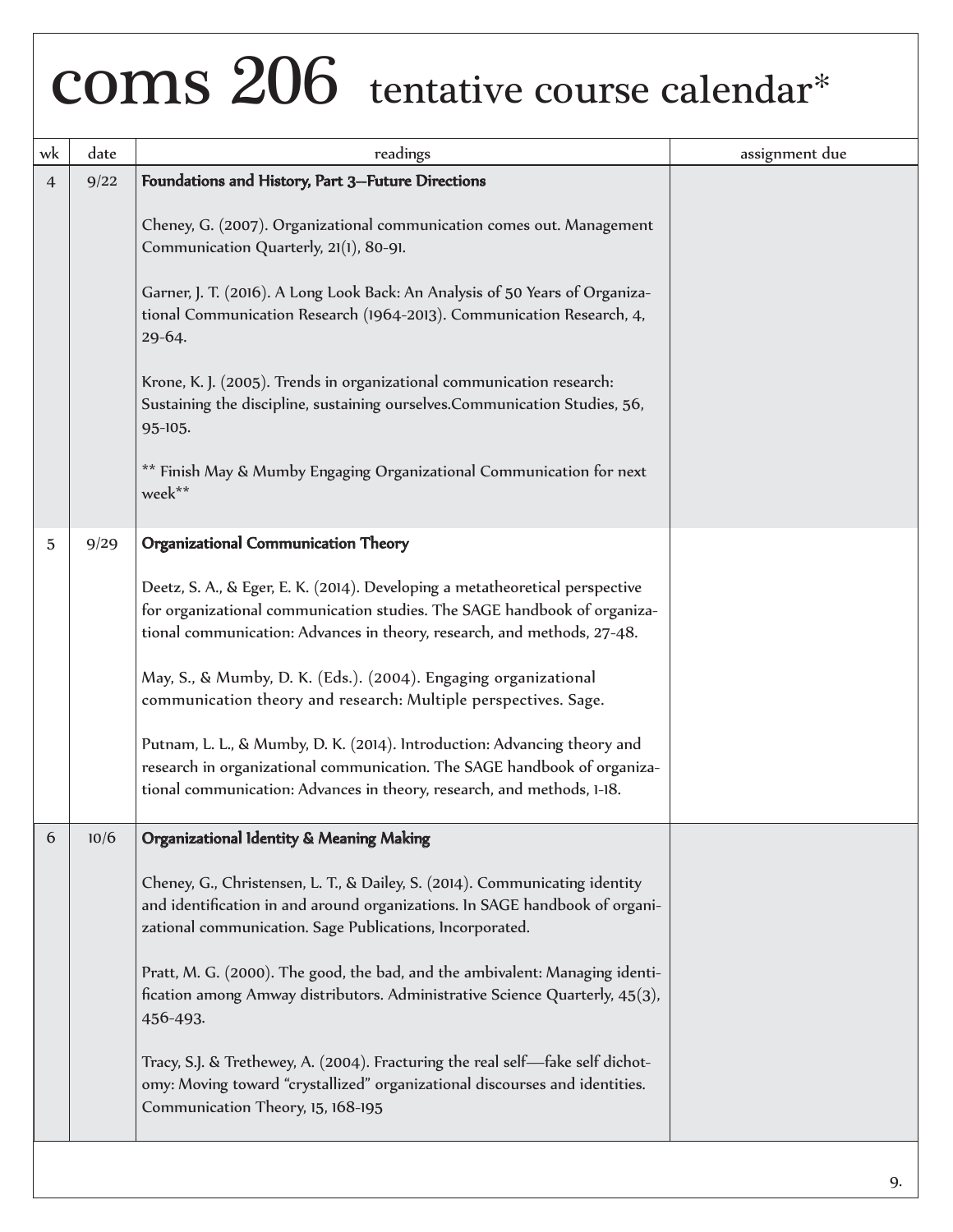| wk | date  | readings                                                                                                                                                                                                                                                            | assignment due |
|----|-------|---------------------------------------------------------------------------------------------------------------------------------------------------------------------------------------------------------------------------------------------------------------------|----------------|
| 7  | 10/13 | <b>Organizational Culture</b>                                                                                                                                                                                                                                       |                |
|    |       | Pacanowsky, M.E., & O'Donnell-Trujillo, N. (1983). Organizational communi-<br>cation as cultural performance. Communication Monographs, 50, 126-147.                                                                                                                |                |
|    |       | Dougherty, D., & Smythe, M. J. (2004). Sensemaking, organizational culture,<br>and sexual harassment. Journal of Applied Communication Research, 32(4),<br>293-317.                                                                                                 |                |
|    |       | Weick, K.E. (1993). The collapse of sensemaking in organizations: The Mann<br>Gulch disaster. Administrative Science Quarterly, 38, 628-652.                                                                                                                        |                |
|    |       | Weick, K. E., Sutcliffe, K. M., & Obstfeld, D. (2005). Organizing and the pro-<br>cess of sensemaking. Organization science, $16(4)$ , 409-421.                                                                                                                     |                |
| 8  | 10/20 | <b>Emotion &amp; Organizing</b>                                                                                                                                                                                                                                     |                |
|    |       | Kramer, M.W., & Hess, J.A. (2002). Communication rules for the display of<br>emotions in organizational settings. Management Communication Quarterly,<br>16, 66-80.                                                                                                 |                |
|    |       | Malvini Redden, S. (2012). How lines organize compulsory interaction, emo-<br>tion management, and "emotional taxes": The implications of passenger emo-<br>tion and expression in airport security lines. Management Communication<br>Quarterly, 0893318912458213. |                |
|    |       | Tracy, S. J. (2000). Becoming a character for commerce emotion labor, self-<br>subordination, and discursive construction of identity in a total institution.<br>Management communication quarterly, 14(1), 90-128.                                                 |                |
| 9  | 10/27 | Power & Resistance                                                                                                                                                                                                                                                  |                |
|    |       | Ashcraft, K. L. (2005). Resistance through consent? Occupational identity,<br>organizational form, and the maintenance of masculinity among commercial<br>airline pilots. Management Communication Quarterly, 19, 67-90.                                            |                |
|    |       | Barker, J. R. (1993). Tightening the Iron Cage: Concertive control in self-man-<br>aging teams. Administrative Science Quarterly, 38(3), 408-437.                                                                                                                   |                |
|    |       | Trethewey, A. (1997). Resistance, identity, and empowerment: A postmodern<br>feminist analysis of clients in a human service organization. Communication<br>Monographs, 64, 281-301                                                                                 |                |
|    |       |                                                                                                                                                                                                                                                                     |                |